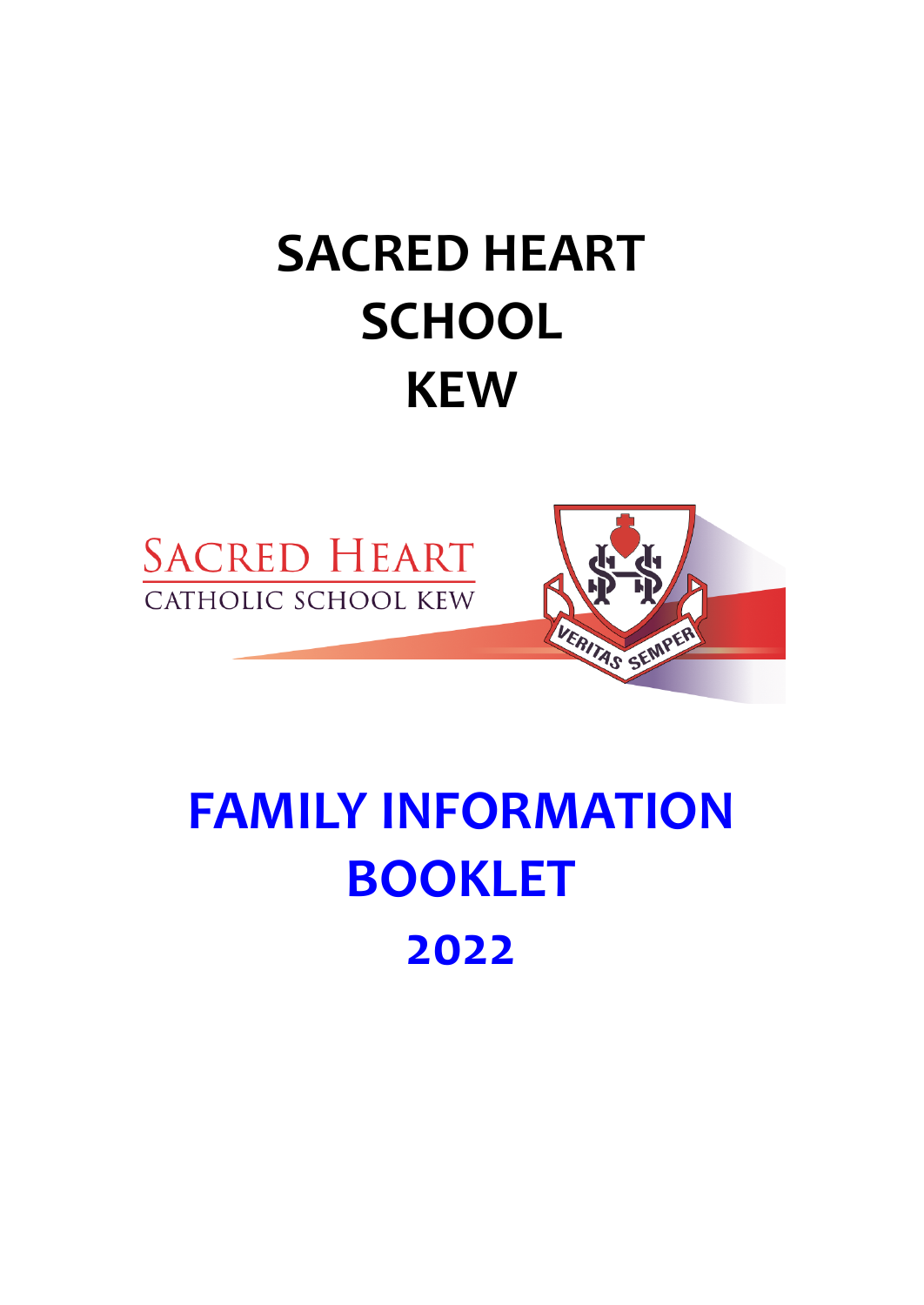Dear Parents,

It is with much pleasure that we welcome you and your child back to Sacred Heart Kew. **If you are new to our school community "Welcome!"** It is our hope and intention that your child's school days are happy, successful and full of many memorable experiences.

Sacred Heart Kew aims to create an atmosphere in which both children and adults can grow and develop as members of a Christian community loved by God. The School aims to extend this to a sense of belonging within the wider community of home and parish.

This handbook provides you with information on a wide range of issues relating to your child's attendance at Sacred Heart Kew. Some things may have changed since you first enrolled so hopefully this booklet will be a handy reference when, and if, situations arise.

We hope that you will involve yourself in the life of our vibrant school and come to feel very much a part of the Sacred Heart Kew community.

Yours sincerely,

Ed Weekes

School Principal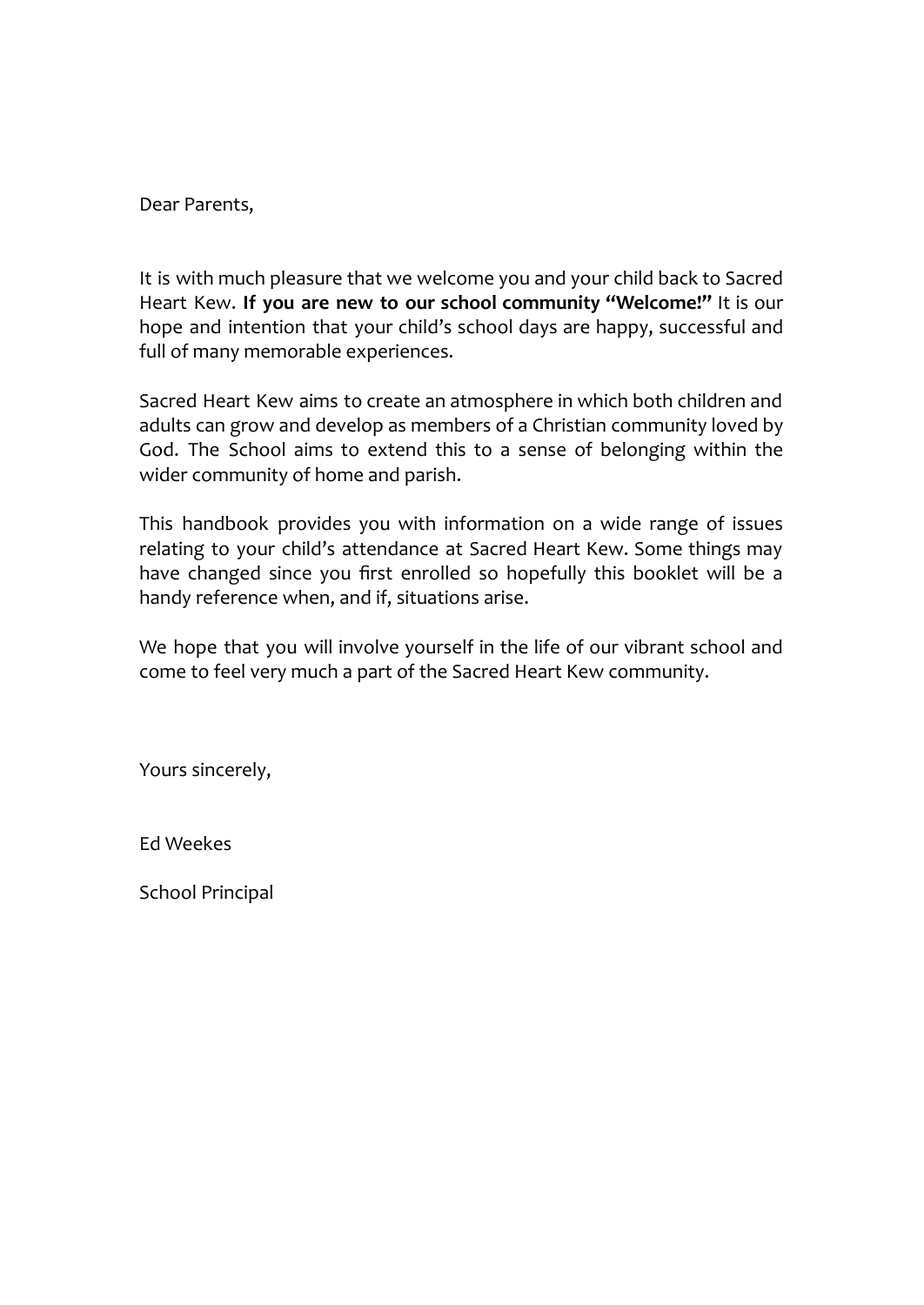### **SACRED HEART SCHOOL KEW 2022**

| Principal                                | Mr Ed Weekes                                                              |
|------------------------------------------|---------------------------------------------------------------------------|
| Deputy Principal                         | Mrs Danielle Gerecke                                                      |
| Address                                  | 116 Cotham Road,<br>Kew 3101                                              |
| Correspondence                           | PO Box 3221<br>Cotham LPO<br>KEW 3101                                     |
| <b>Phone Number</b><br><b>Fax Number</b> | $(03)$ 9853 5859<br>(03) 9853 8981                                        |
| <b>Email Address</b>                     | admin@shkew.catholic.edu.au                                               |
| <b>School Hours</b>                      | 8.45am-3.15pm<br>(Recess 10:45am - 11.15am)<br>$(Lunch 12.45pm - 1.45pm)$ |

#### Term Dates 2022 - (students)

| Term One:   | 28 Jan (staff) – 8 April | 31 Jan (students) |
|-------------|--------------------------|-------------------|
| Term Two:   | 26 Apr – 24 Jun          |                   |
| Term Three: | 11 Jul – 16 Sept         |                   |
| Term Four:  | $3$ Oct – 16 Dec         |                   |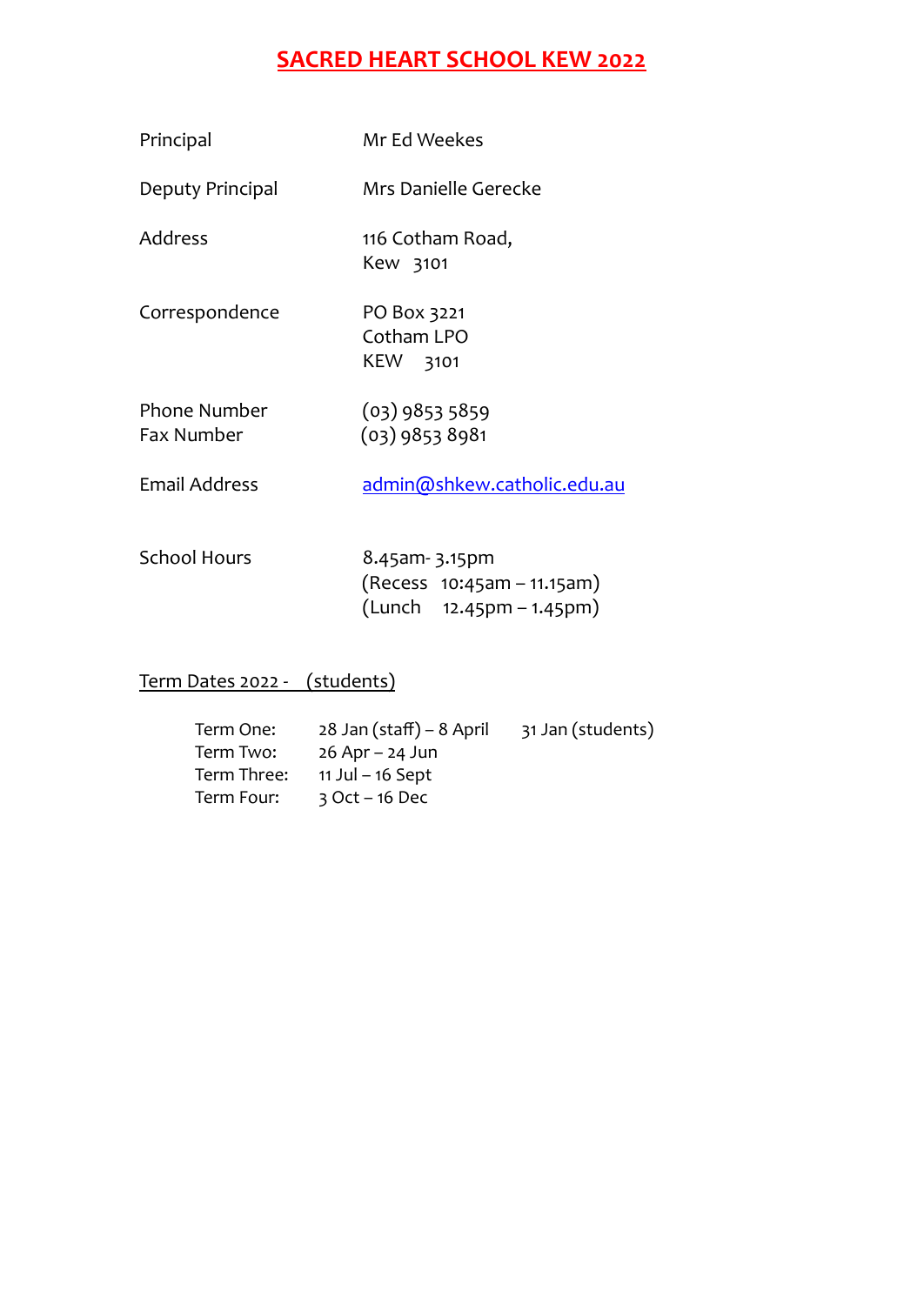### **SACRED HEART PARISH KEW**

| Parish Priest       | Father John Madden                    |
|---------------------|---------------------------------------|
| <b>Address</b>      | 116 Cotham Road<br>Kew 3101           |
| Correspondence      | PO Box 3221<br>Cotham LPO<br>KEW 3101 |
| <b>Phone Number</b> | $(03)$ 9853 6701                      |
| Parish Secretary    | Michele Agustin-Guarino               |
| Parish Office Hours | Tuesday – Friday 8:30 – 3:00 pm       |
| Mass Times          | Saturday Vigil 6pm                    |
|                     | Sunday 9.30am                         |

If you have any queries regarding the Sacred Heart Kew sacramental program please contact Father John Madden via the parish office.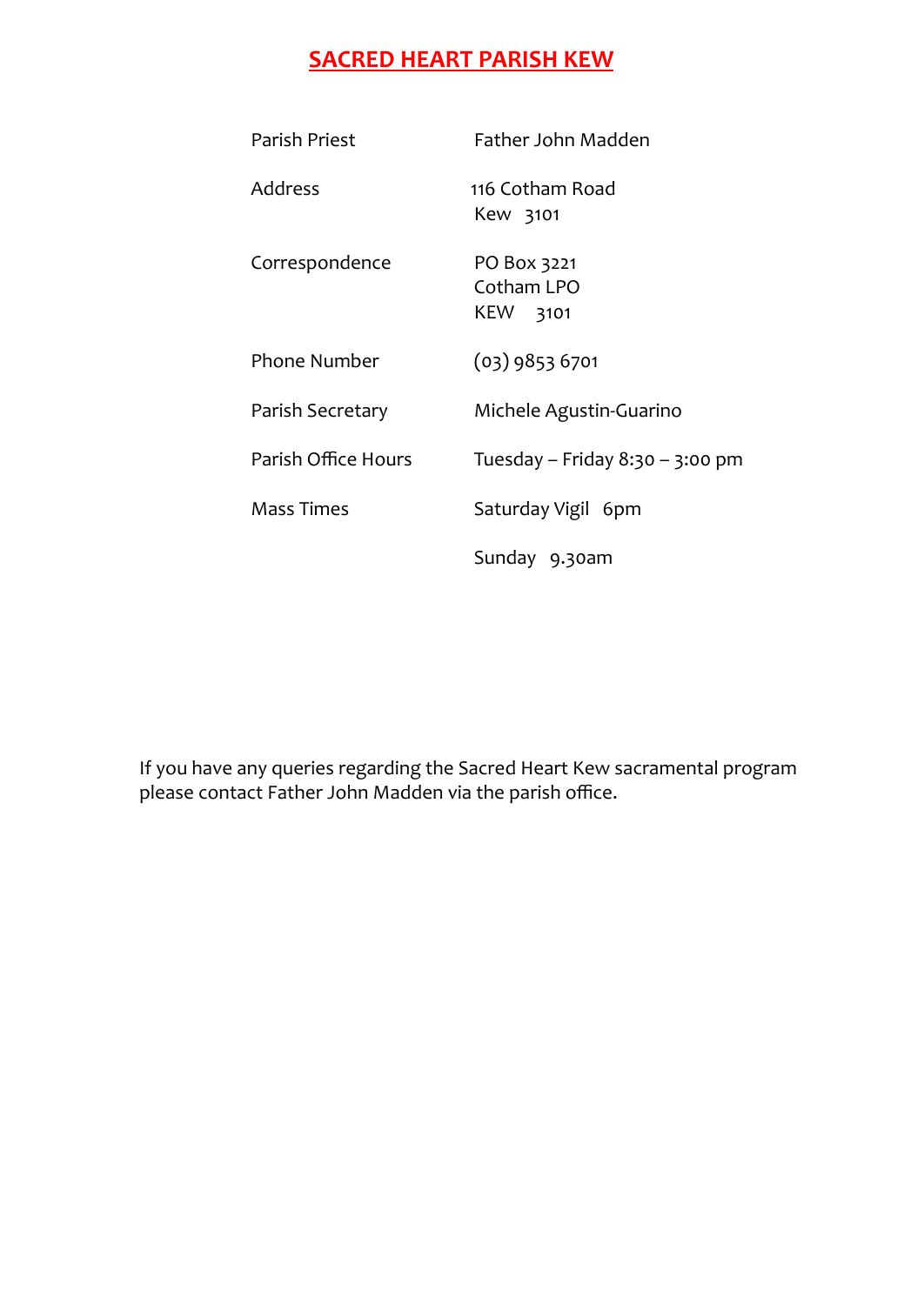## **VISION STATEMENT**

Sacred Heart gives all hope for the future Empowers and inspires Acts and transforms Centred in Christ

## **MISSION STATEMENT**

Sacred Heart is centred in Christ… Nurturing the dignity of each person Promoting respectful relationships Challenging injustice and leading change Providing an environment that is safe Learning, growing and celebrating Veritas Semper – Truth Always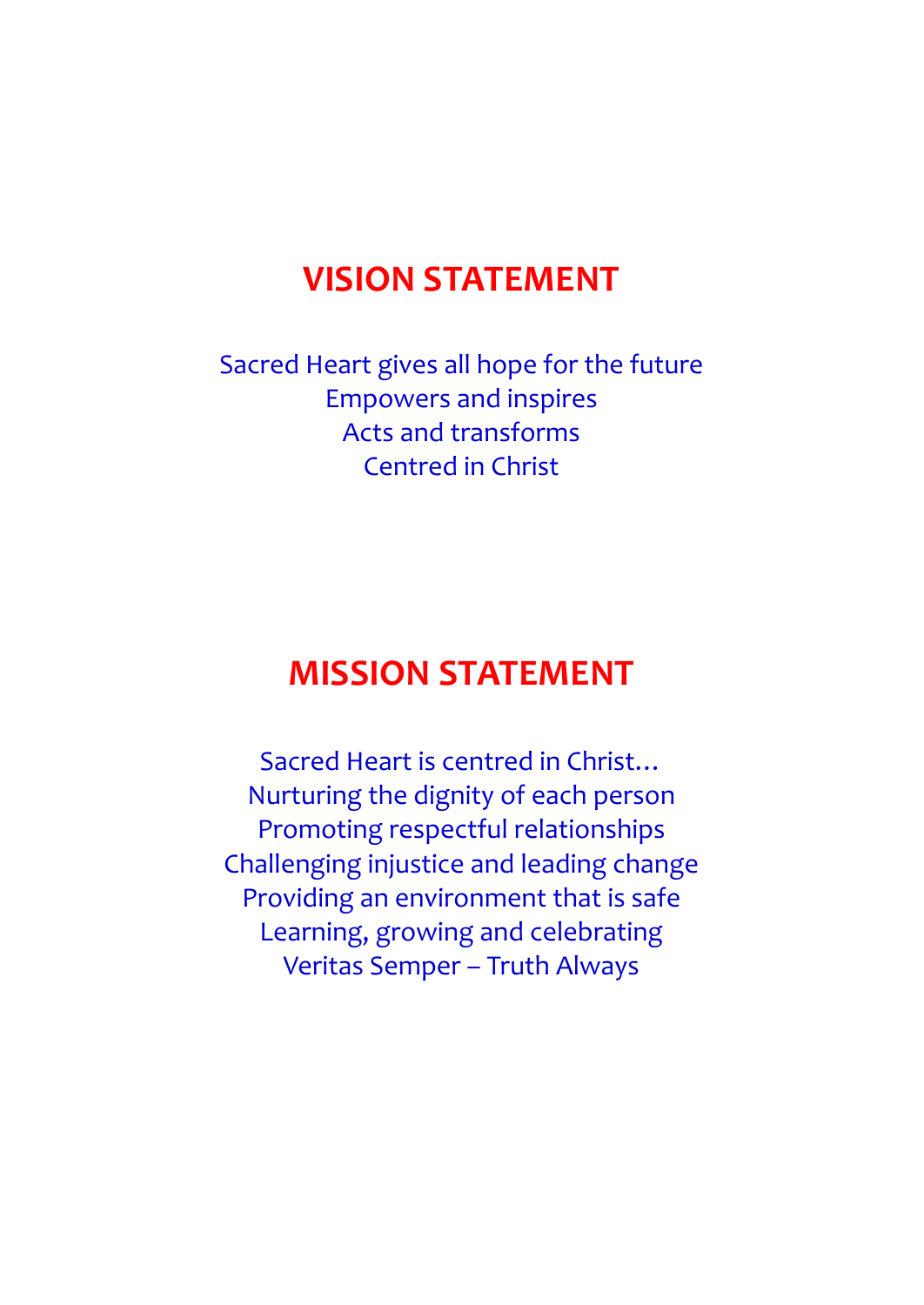The following information is arranged alphabetically for your convenience:

#### **ANAPHYLAXIS**

#### **SACRED HEART KEW IS A NUT AWARE SCHOOL**

Anaphylaxis is a sudden, severe allergic response that can produce breathing difficulties, collapse and is potentially life threatening.

As a school community we work towards developing an environment that is safe for all. We believe it is important for every family in the school to be aware of this condition so that we can try to avoid products containing nuts being brought onto the school grounds. Traces of foods causing an anaphylactic response that are unknowingly left on children's hands and faces can be transferred onto chairs, pencils, scissors, taps or play equipment, and may potentially cause a serious allergic reaction.

You can assist us in our efforts by:

- Ensuring that no nut products or other products known to cause an allergic reaction are brought onto the school grounds.
- Discussing with your child the importance of not sharing food and of the need for good hygiene, such as hand washing.
- Using alternatives to peanut butter and Nutella on sandwiches and in lunches.
- Avoiding sending muesli bars, biscuits and cakes that may contain nuts to school.

In the case of special celebrations such as cakes for birthdays, we ask that you first check with the classroom teacher if there are any special needs to consider or possible alternatives that might need to be provided for certain children in the class.

If your child is anaphylactic you are required to provide an anaphylaxis action plan and the appropriate medication which will be stored centrally in the first aid room. (If necessary a second auto-injector can be stored in the classroom.)

If your child is asthmatic you are required to provide an asthma action plan. Your child's medication will remain with him/her in the classroom.

At your request a meeting can be arranged to discuss arrangements to ensure the school is made fully aware of any potential health risks.

#### *Please inform the school of any ongoing health or medical issues that may arise.*

#### **ASSEMBLY**

It is normal practice that we gather as a school each Friday at 2:30pm for the singing of the National Anthem and to say the school prayer. Recipients of awards are announced for each grade at this time, announcements pertaining to the week's activities are outlined by our school leaders and learning being undertaken in a specific class may be highlighted. Parents of award winners will be notified ahead of time so they can choose to attend.

#### **ATTENDANCE**

Children are expected to be at school each morning before the bell rings at 8.45am. Punctuality is important for the establishment of routines and the prompt beginning of the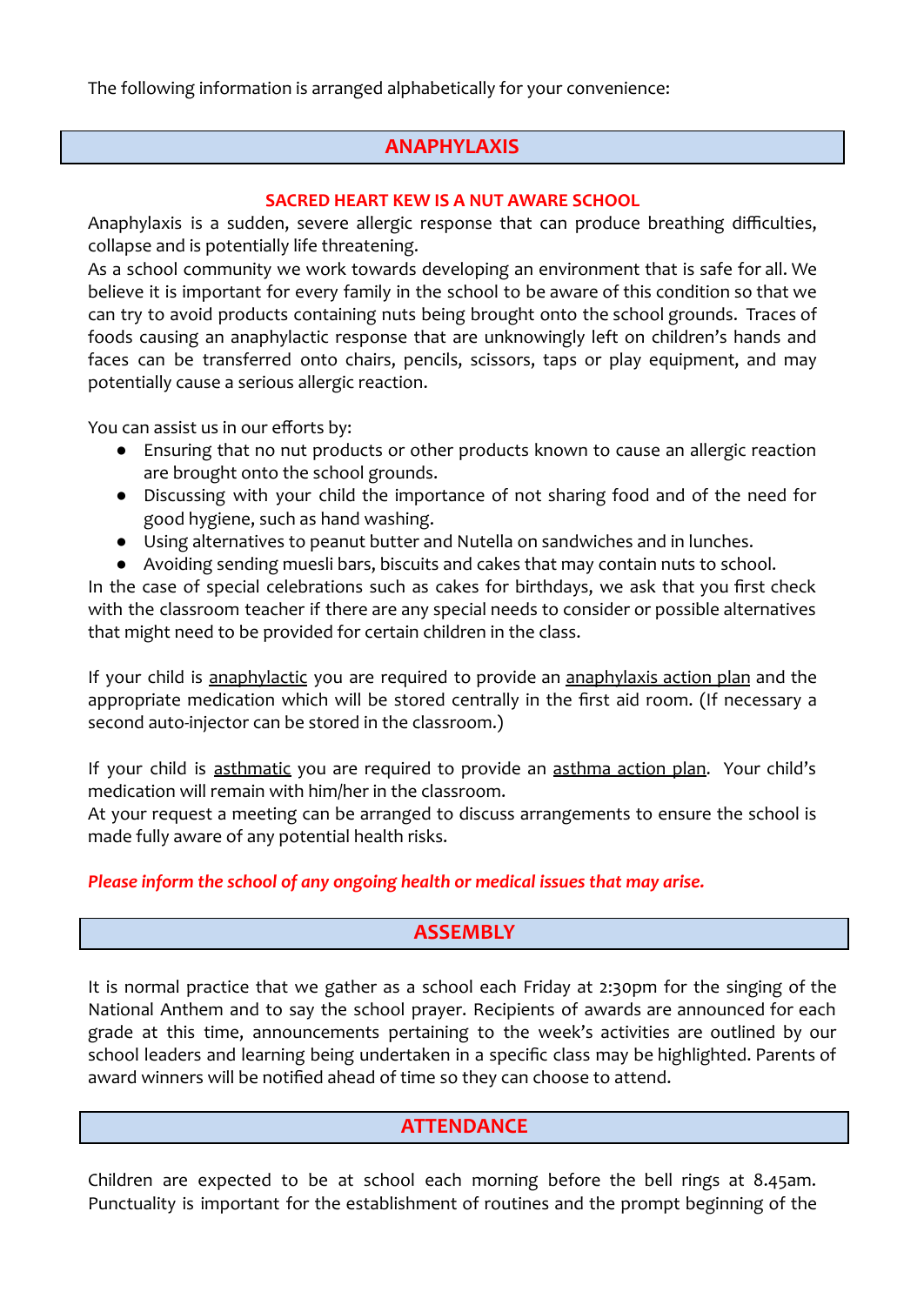school day. Important instructions and organisational matters occur at this time and your cooperation in this matter is appreciated. If a child arrives at school after the bell, their late arrival must be registered by their parent/carer on the iPad in the office foyer.

Any absence must be followed up with written notification, which is archived according to CECV and Government requirements. This notification should be received by the school on the day of your child's return. You can also use email or the Skoolbag App to notify absences. **After 9:30am, if notification has not been received confirming the absence of a child, the school administration is legally required to contact parents to verify the absence**.

#### **CAMP PROGRAM**

A Camp program operates for all grades Prep – Yr 6 throughout the year.

Preps participate in an early morning breakfast at school; Year 1 stay for dinner, games and a movie; Year 2 have a whole day and evening event; Year 3 experience a highly anticipated Zoo Snooze and Year 4 have a 2 night adventure camp in Mount Evelyn.

Year 5 and 6 alternate between Canberra and an outdoor adventure camp biennially.

#### **CHILD SAFE**

The Child Safe Standards are compulsory minimum standards for all organisations that provide services to children including Victorian schools. The aim of the Standards is to ensure organisations are well prepared to protect children from abuse and neglect. It is recognised that many schools, like Sacred Heart, already have existing policies and procedures that aim to keep children safe.

The Standards provide a framework to identify gaps and improve policy and practices around child safety.

On 26 November 2015, the Victorian Parliament passed the Child Wellbeing and Safety Amendment (Child Safe Standards) Bill 2015, which amended the Child Safety and Wellbeing Act 2005, to introduce the seven Child Safe Standards that apply to all organisations involved in child related work in Victoria.

The Victorian Registration and Qualifications Authority (VRQA) as regulator for all Victorian schools has responsibility for ensuring compliance with the Child Safe Standards.

Sacred Heart Kew is committed to implementing the Child Safe Standards.

#### **CLASS CAPTAINS & ENVIRONMENTAL MONITORS**

Two Class Captains and two Environmental Leaders are nominated each semester. The children in each class vote for their representatives. All students elected to a classroom role are recognised at assembly and awarded badges. Parents of elected captains are given prior notice so they can attend this assembly if possible.

#### **CLASSROOM HELPERS**

Your assistance in the classroom is greatly appreciated and always welcome.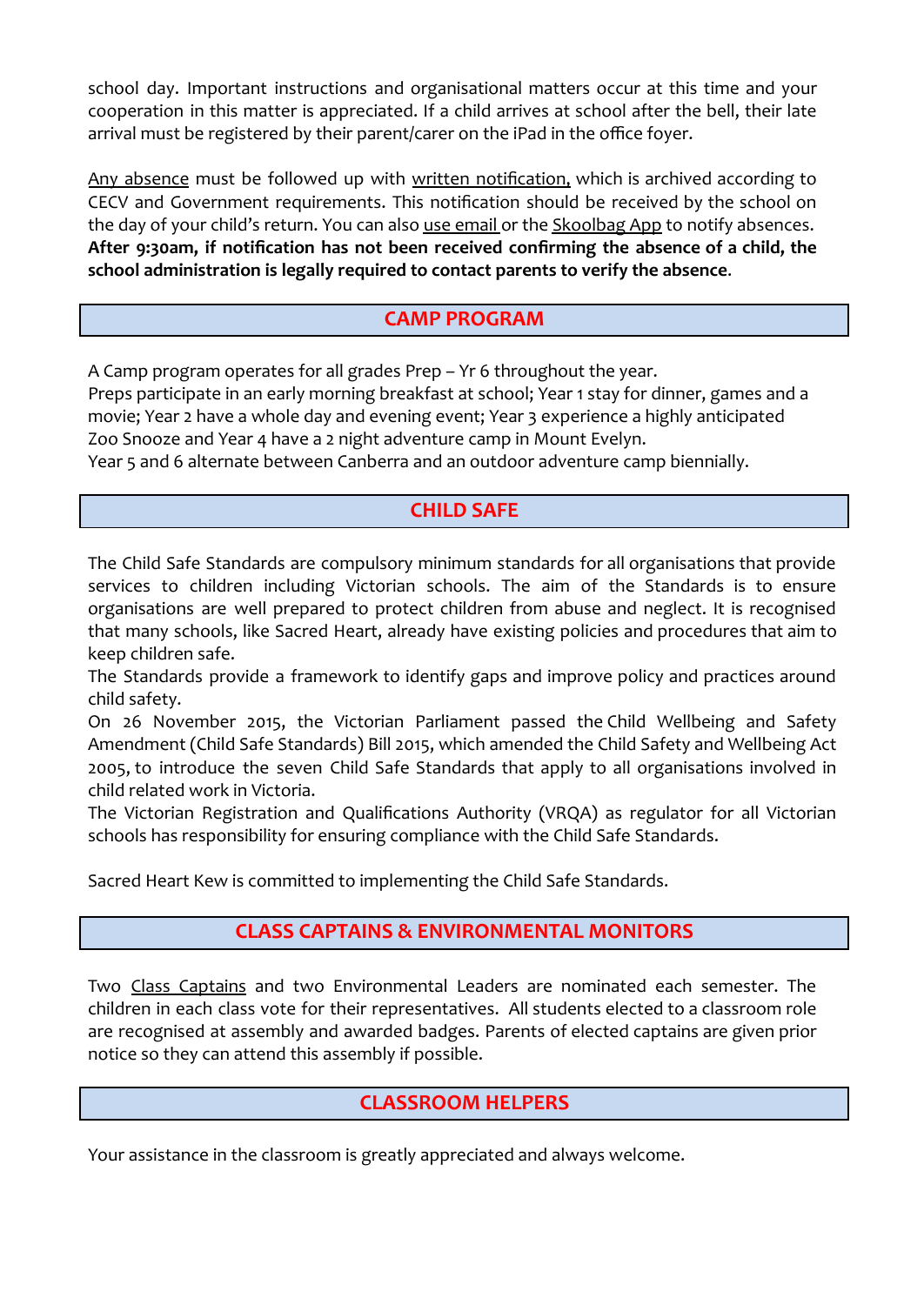It is a requirement of Sacred Heart that parents or other adults wishing to be involved on a regular basis in the classroom, especially during English and/or Mathematics sessions, attend a Classroom Helper Course held in term 1.

This 2 hour course gives you the chance to walk through the junior classes and watch sessions in progress, provides an opportunity to discuss the types of things that you will be required to do in the classroom and touches on other aspects of the role such as the need for confidentiality.

In the junior grades, helpers are usually timetabled into classrooms from the start of second term. The need for helpers in middle and senior grades is more informal.

*All parent helpers must complete the necessary documents as outlined later in this booklet.*

#### **COMMUNICATION**

It is essential that you access and read communications.

As a school we choose to use electronic forms of communication so we ask that you regularly check Skoolbag App, SeeSaw and Operoo. **On occasion teachers do use hard copy notices** to ensure clarity around excursions and classroom based activities.

To assist with the collection and distribution of notices and important information please send all correspondence, letters, reply slips etc. to school in your child's communication pouch. Any general notices will then be sent on to the office via the office tub. Likewise, at the end of the day, please check your child's pouch for general information related to excursions, events, requests for help etc.

Please note: The newsletter containing all school related news and dates for your calendar is emailed and also available electronically.

If you need to speak with a teacher, we ask that you either ring or email the school office, or send a note via the pouch in order to make an appointment.

#### **CURRICULUM**

Curriculum provision at Sacred Heart Kew is based on the Victorian Curriculum and the Religious Education Curriculum Framework. Your child's teacher will keep you informed about curriculum matters.

At the beginning of each term you will receive a curriculum letter which includes important dates, events scheduled for Prep and the intended learning for subject areas will be outlined. Subject teachers also provide an overview of the content expected to be covered each term.

#### **CUSTODY OF STUDENTS**

The school must hold a copy of any Family Law Court documentation pertaining to restricted custody arrangements or other legal matters. This documentation will be treated in a highly confidential manner by the principal.

We do not have the right to refuse a parent access to their child if we do not have the **required documents.**

**EXCURSIONS – EXTRACURRICULAR ACTIVITIES**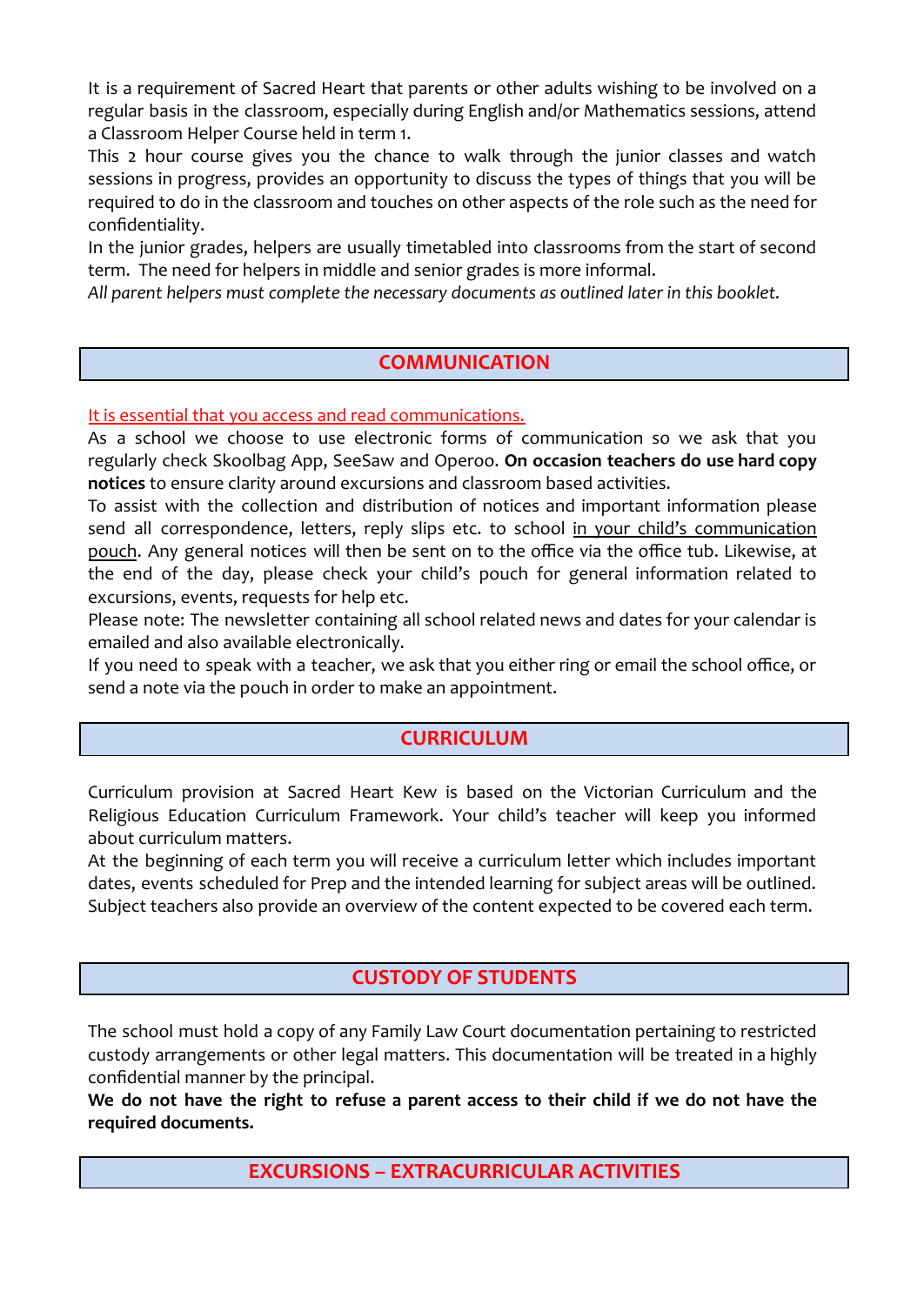Excursions are arranged in support of learning being undertaken in the classroom. These shared real-life experiences may become the focus for further learning, help to deepen existing understandings and/or be scheduled to celebrate a completed unit of work. Excursions are relevant to the curriculum and as such children are expected to attend. Letters outlining arrangements for excursions or extracurricular activities are sent home to parents well before a planned activity.

#### **FEES & PAYMENTS TO SCHOOL**

School Fee accounts will be sent to all families in March, May and August. The cost of school fees is determined by the School Principal, School Account and ratified by the School Advisory Council. These are reviewed annually.

If any difficulties arise in the payment of school fees, you are asked to speak directly with the School Principal.

It is preferable that school fee payments are made electronically or at the front office.

#### **FOOD**

We recommend that the children bring healthy food to school. A drink bottle of water is also advisable and can be refilled at taps during the day. All food is eaten in the classroom. Our canteen is not equipped to serve lunches. Friday lunch orders are outsourced from Miss Peppercorn, an online service. A 2022 price list will be provided to all families.

We are a **NUT AWARE SCHOOL** however we cannot guarantee that the school environment is free of nuts or nut products. We rely on the support and vigilance of parents to ensure that these products do not come to school. Children will be asked to return any problem foods to their school bags to take home. The inconvenience of this practice is minor when compared to the possibility of an anaphylactic attack for one of our children.

#### **FORMS**

We ask that you **complete all student detail forms** that are requested via the Operoo online platform. These are referred to if your child is injured or becomes unwell during the school day. This confidential information includes both personal contact and medical details. Please notify the school promptly of any change to your details such as a change of email or home address, telephone number so that we maintain up-to-date and accurate records. To volunteer in any capacity at Sacred Heart the school must hold 3 signed forms: Volunteer Application Form; School Community Code of Conduct; Responsibilities of a Volunteer. These will also be shared with parents via Operoo.

#### **ILLNESS**

Please do not send your child to school if he/she is unwell. It is unfair and distressing for all concerned to send a sick child to school and can ultimately lead to the spread of illness.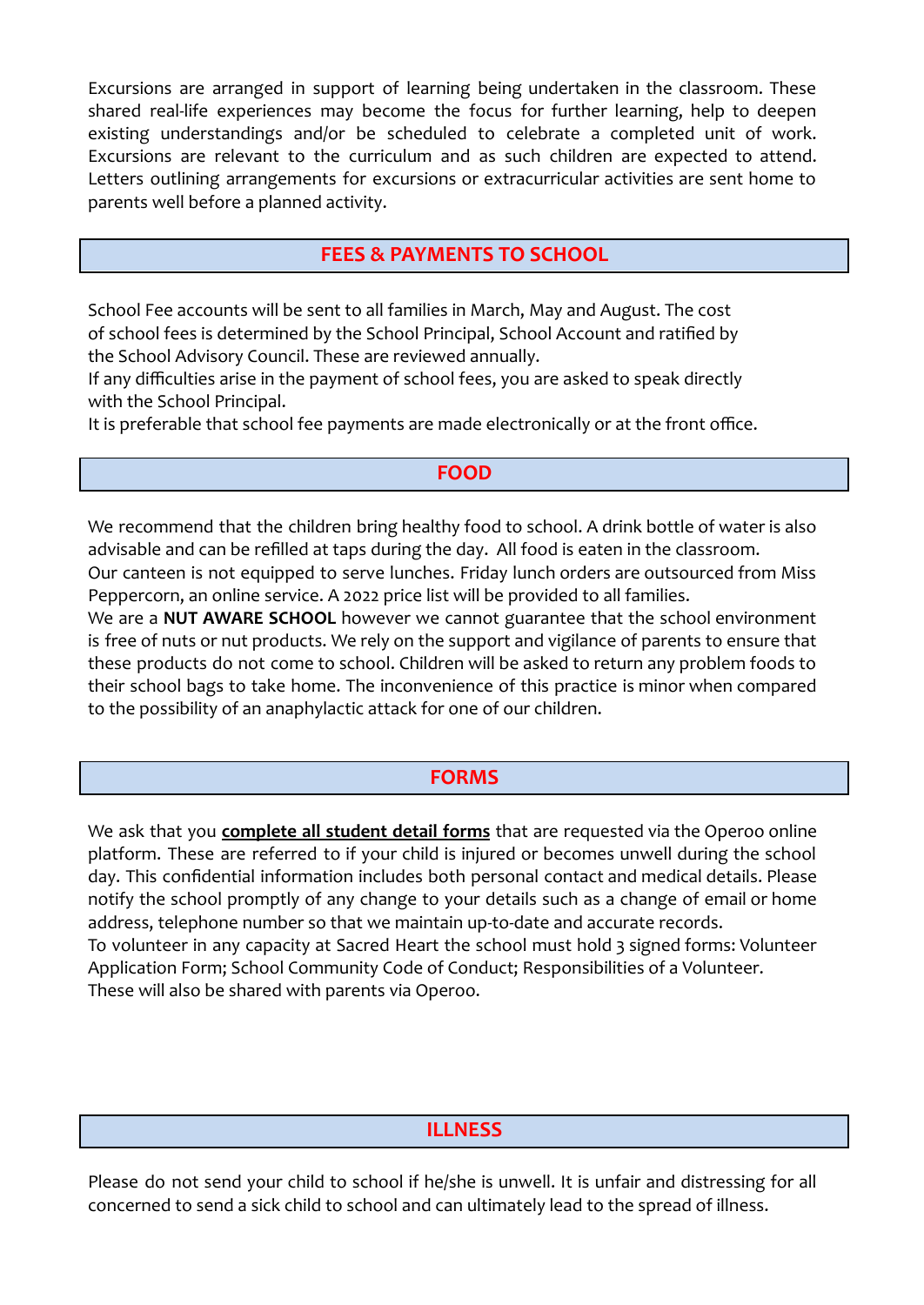Our sick bay facilities are small and need to be reserved for unexpected illnesses and accidents. It is our normal practice to call either a parent or a nominated contact in case of illness.

#### **IMMUNISATIONS**

Every child enrolling in a Victorian primary school must have by law the School Entry Immunisation Certificate before they begin their Prep year. This provides the school with a clear overview of every child's status and helps with management should an infectious disease be discovered within the class. The vaccinations are as follows:

(5<sup>th</sup> Dose) Triple Antigen (DTPA)

 $\begin{pmatrix} th \\ 4 \end{pmatrix}$  Dose) Sabin (OPV)

(2<sup>nd</sup> Dose) Measles /Mumps/Rubella (MMR)

These vaccines are provided free of charge by your council's Health Department. Contact for City of Boroondara. Phone: 9278 4444

#### **KIDSMATTER**

Sacred Heart Kew is a KidsMatter school. We believe that it is important to have a whole-school approach to improving our student's mental health and wellbeing. As a school we focus on respectful relationships, a sense of belonging and inclusion. These things are created through:

- social and emotional learning (including evidence-based social and emotional learning programs)
- working authentically with parents, carers and families
- support for students who may be experiencing mental health difficulties

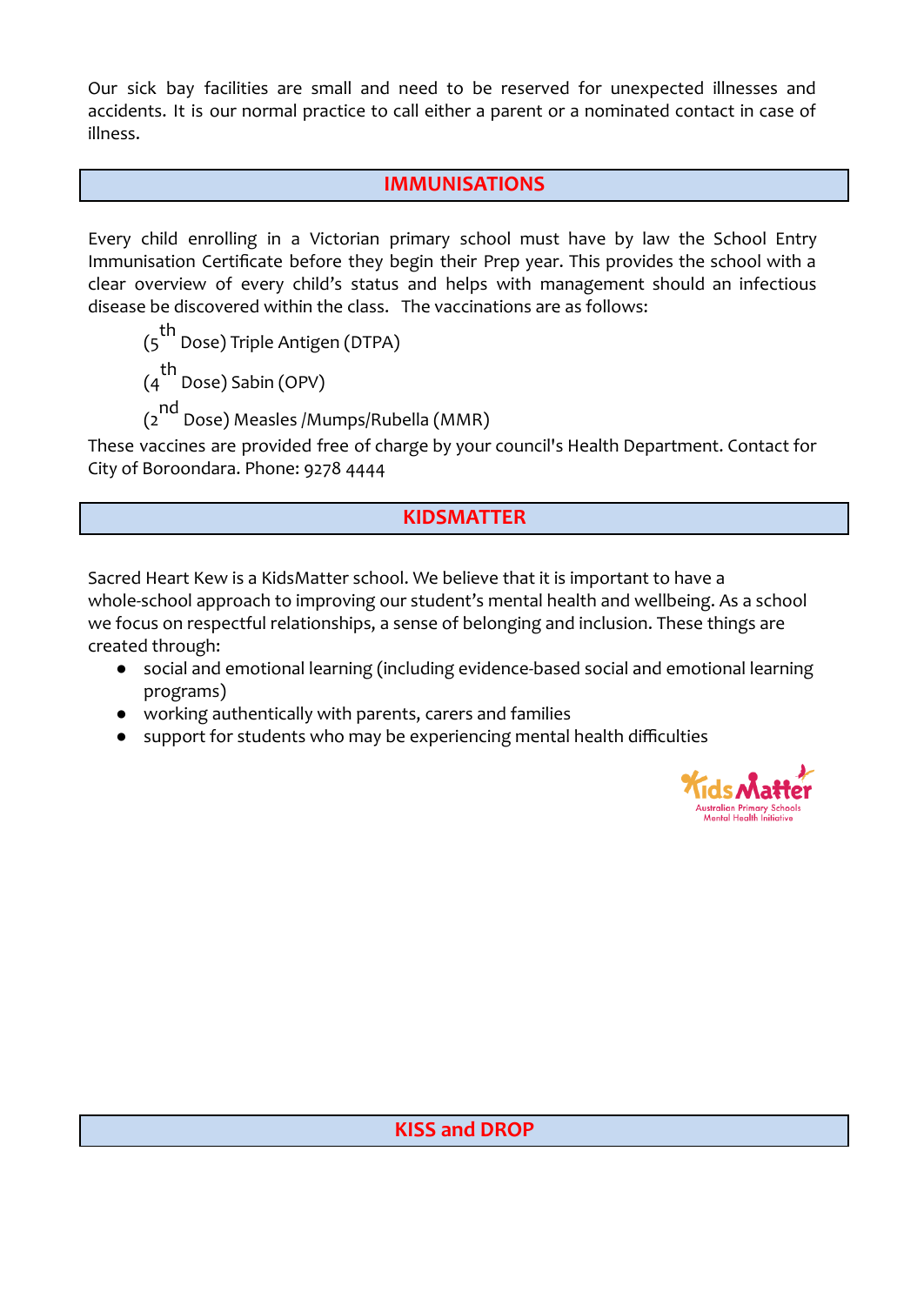Between 8.30am and 8.45am each morning and 3:15pm and 3:35pm each afternoon, the school provides a supervised playground area where parents/carers can drive onto the basketball court via the Glenferrie Rd. gates to collect or drop off their children.

Please help us to keep this highly valued service operating by following the following guidelines.

- **Cars drive clockwise** around the courts and stop near the area adjacent to the junior adventure playground.
- **A staff member will open the passenger side doors** and children simply climb in or out with their bags.
- **Vehicles are not permitted to stop on the playground once children** are collected as this halts the flow of traffic and makes the service unsafe for others.
- **Adults remain in the car at all times for safety reasons**. Teachers and children are NOT permitted to walk around/behind cars at any time to access the boot or driver side doors.
- **You must turn left into Glenferrie Rd** as you exit the playground. There is no pedestrian access via the gates on Glenferrie Rd. Pedestrian access is via the gates from the front car park on Cotham Rd or St. Johns Pde/Glenferrie Road gates.
- **Please display your family name clearly on the sun visor or windscreen.** This enables staff on duty to look ahead and have children ready in family groups as soon as cars join the queue. (A name card is issued to each family early in Feb. Feel free to make extras for other family members/nannies etc.) These cards streamline the process, help to keep traffic moving and ease the congestion on Glenferrie Road.
- **If your child is unable to manage his/her own seat belt we ask that you make use of the 2 minute parking drop off on St. Johns Pde.**
- **Please explain K&D procedures** to other family members who may collect your child/ren.

Boroondara Council and the school receive regular complaints, from both Yarra Trams and the general public, regarding the blocking of traffic by cars waiting at the gate ahead of time to enter our playground. Recently this resulted in a change to parking times along our fence line. Council Officers regularly observe our cars and will issue infringement notices and fines (including to those turning across the tram line on Glenferrie Rd.).

#### **LEAVING THE SCHOOL GROUNDS**

Children are not permitted to leave the school grounds unaccompanied, without approval from the Principal and this approval will seldom be given. If parents wish their child to leave school to attend an appointment or for another reason they must first present at the office and enter the early dismissal details on the tablet in the foyer. The child will then be called to the foyer.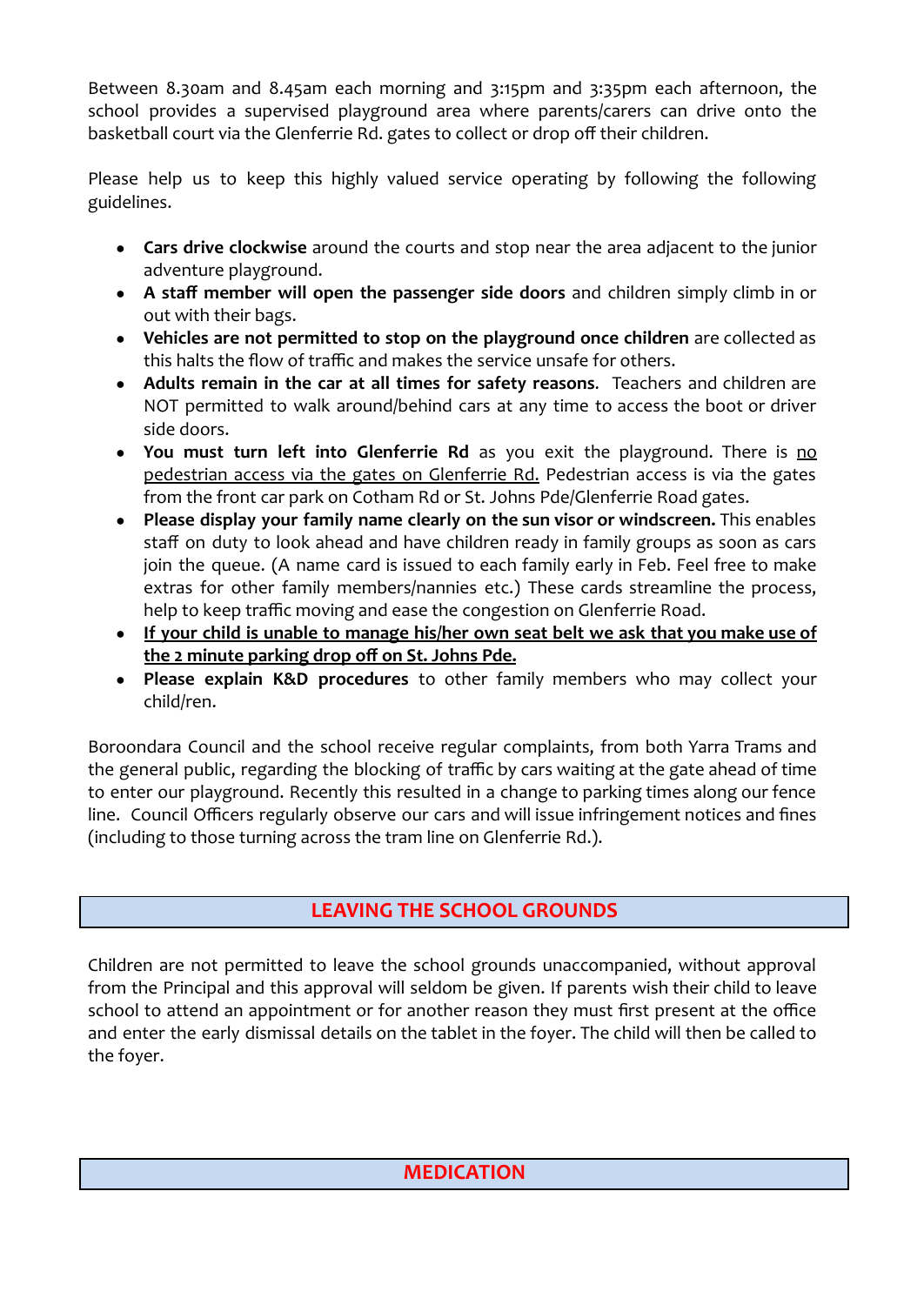If for any reason a child requires medication to be administered by a Sacred Heart Kew staff member during school hours, parents must complete an 'Authorisation to Administer Medication' form available from the office.

**All medicine must be handed in to the school office, accompanied by the completed authorisation.** If your child is sick enough to require medication we ask that they be kept at home to protect the health of their classmates.

*No medication is permitted to be stored in school bags or tubs unless the child has a pre-existing condition which requires their medication to be kept with them at all times.*

#### **NOTICES**

School functions, excursions and activities etc. are always advertised by notices sent home with the children and/or in the school newsletter, which is sent home fortnightly via Skoolbag App, where other newsletter, notices & alerts are uploaded.

Check your child's pouch each afternoon so that you can keep up to date with what is happening around the school. If forms, money or reply slips need to be returned to school, please ensure these are clearly marked with the child's name and class and amount of money noted on the envelope front before sending back via the pouch.

#### **PARENT - TEACHER COMMUNICATION**

Staff members are more than happy to discuss your child's progress or other issues as they arise, but we ask that this is done by appointment. Classrooms are busy places, particularly around arrival and dismissal times with daily organisational duties required for teachers and students alike.

It is never appropriate to conduct private or sensitive conversations on the playground and teachers cannot adequately respond to queries or engage in 'a quick chat' when they are outside supervising students.

An email to the office [admin@shkew.catholic.edu.au](mailto:admin@shkew.catholic.edu.au) or a note in the pouch requesting an interview or phone chat will always be followed up.

#### **PARENTS' ASSOCIATION**

Our Parents' Association plays a vital role in both friend-raising and fundraising to support the community of Sacred Heart Kew. This school, like all non-government schools, is locked into a grants system that demands a significant level of self-help funding over and above the revenue raised from tuition and composite fees.

Parents are invited to support and become involved in the activities of the Parents' Association.

#### **PARKING and TRAFFIC**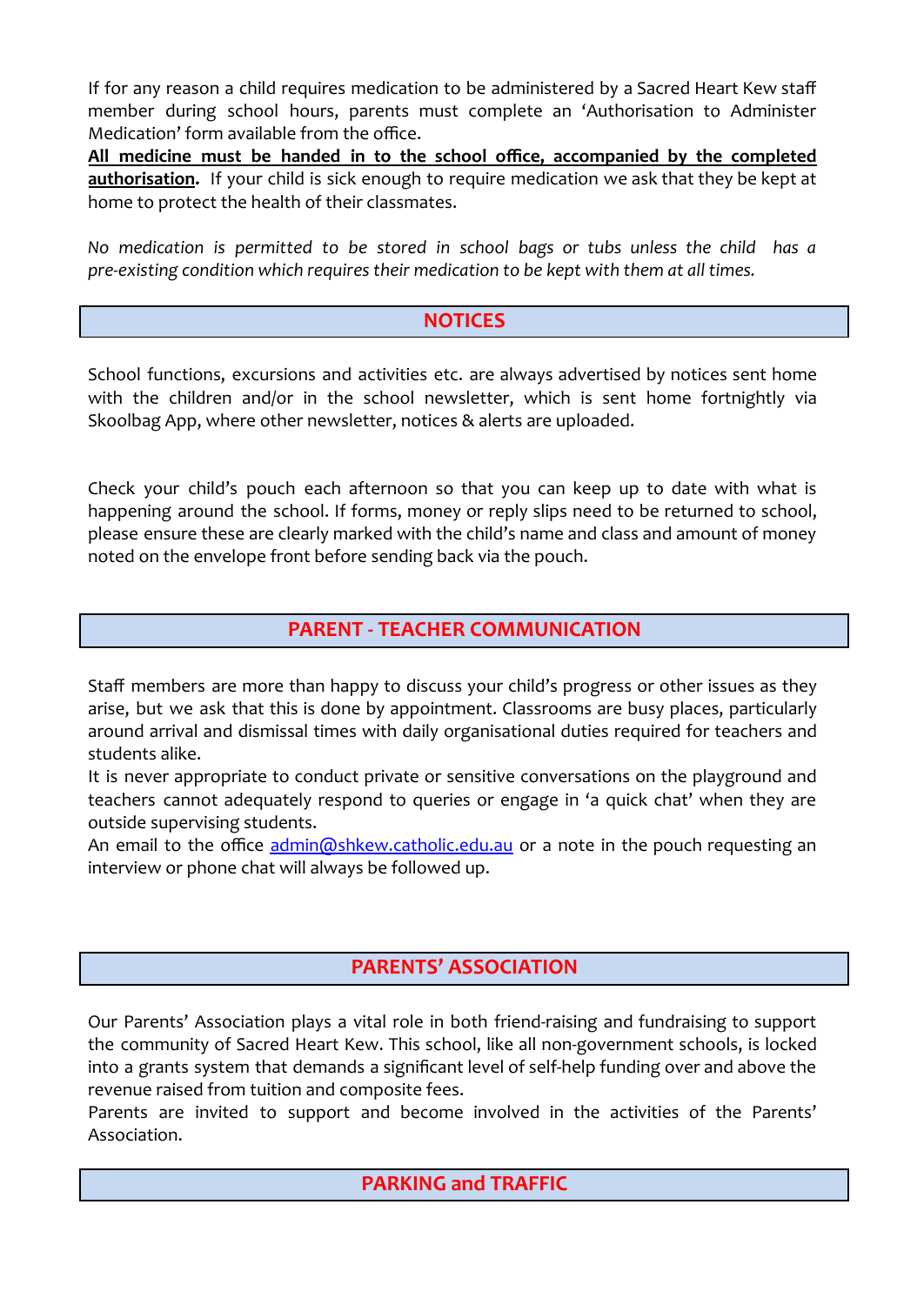The car park at the front of the church along Cotham Road is strictly for staff cars only during the school week. Please enter the school through the front pedestrian gate, next to the Church. Unless you are using Kiss and Drop cars are not permitted on the school grounds. We encourage you to walk your children to school whenever practicable. The school crossing in St. Johns Parade is manned by council appointed crossing supervisors, as is the intersection of Cotham and Glenferrie Rds.

**Please observe the two minute drop off zone in St John's Parade.** Council monitors this strip carefully and will issue infringement notices. Parking is available in the surrounding streets, but parking regulations vary.

#### **PLAYGROUND AREAS**

Students from Prep - Year 6 have access to all playground areas, with the exception of the Junior adventure playground which is reserved for the Prep – Year 2 children during Term 1. Please be aware that Sacred Heart has a **No Hat – No Play** policy in Terms 1 and 4. Any child without a hat is required to sit in a shaded area.

#### **RELIGIOUS EDUCATION and CHRISTIAN MEDITATION**

Prayer and the celebration of the Mass are essential elements of school life at Sacred Heart. Prayer tables are given prominence in the classrooms and maintained in a respectful manner.

We begin each week with a whole school assembly and the school prayer. At least once a term the Prep - Year 2 classes attend a Liturgy in the church with the Parish Priest, and the Year 3 - Year 6 classes are rostered to attend the parish mid-week morning mass.

Sacramental years are Year 3 (Reconciliation), Year 4 (Eucharist) and Year 6 (Confirmation). Sacramental instruction occurs in the classroom however the program is parish based. Further details are available from the Parish office and can be accessed via their website www.shkew.org.au

On Tuesday and Friday we commence the day with Christian Meditation. This occurs in each classroom promptly at 8:50am for a 10 minute period, 5 minutes in our Prep classes. As this is a very quiet, contemplative prayer time, any students arriving late to school on these days are required to gather in the meeting room off the foyer to participate in meditation which is supervised by either the Principal or Deputy Principal. This ensures that their classmates are not disturbed unnecessarily. The students then join their classes at 9:00am.

#### **REPORTS & PARENT-TEACHER INTERVIEWS**

A Parent-Teacher Meeting is scheduled in February at which time parents provide the teachers with relevant background information about their child: outlining strengths, challenges, aspirations, issues that may be of concern etc. This helps us to get to know the children we teach a little better.

In July, in support of our mid-year report, parents attend a more formal Parent -Teacher Interview where academic progress, well-being and attitude to learning are discussed. An academic report is provided to parents twice a year - at the completion of Semester 1 and again at the end of the school year.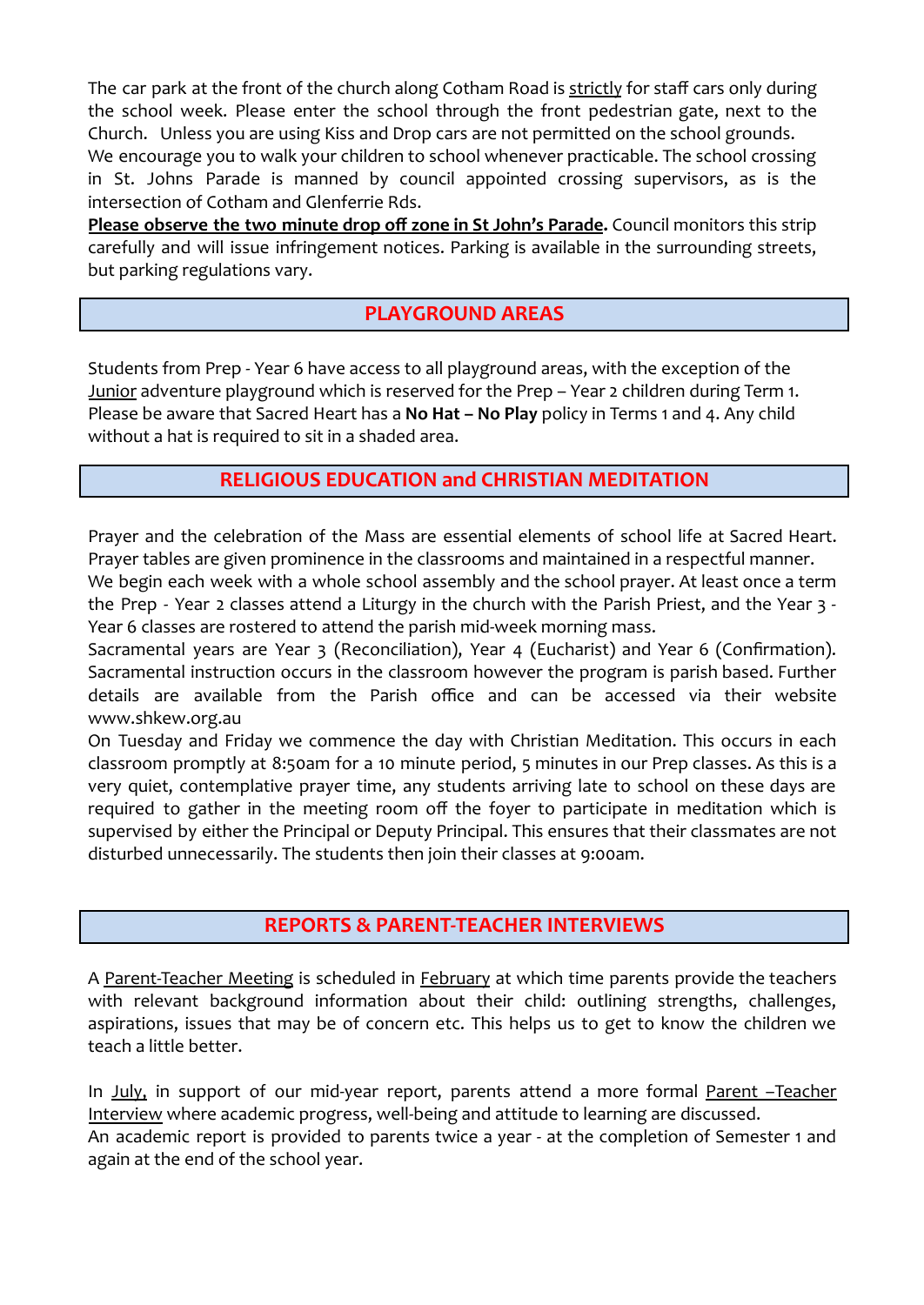These reports adhere to the mandated Melbourne Archdiocese Catholic Schools (MACS) and Australian Government requirement that student achievement must be noted on a five-point graded scale.

If at any time, you are worried about your child's progress please contact your child's teacher to arrange a mutually convenient time to meet. Rest assured that the teachers will contact you immediately if they have any concerns.

#### **SCHOOL HOURS**

Times for the school day in 2022 are as follows:

8:30 – playground supervision begins and Kiss and Drop gates open 8:45 – bell rings, children assemble and move to class 10:45 – recess 11:15 – classes resume 12:45 – children eat lunch in classrooms 12:55 – lunch recess 1:40 – music plays for children to move to assembly areas 1:45 – classes resume 3:15 – dismissal

Please be aware that any student arriving late to school or leaving early must be signed in and/or out via the iPad in the foyer by a parent/carer.

#### **SEESAW APP.**

Classroom and Subject teachers make use of the Seesaw App to upload examples of the learning being undertaken by the children. During 2022 it may at times be used as another communication tool to keep you informed of upcoming events.

#### **STAFF MEETINGS AND CURRICULUM DAYS**

Throughout the year, a minimum of four school closure days are set aside for teacher Professional Learning. Notification regarding these dates will be provided to parents in advance and as early as possible.

Each week two afternoons are scheduled for staff meetings commencing at 3:40pm. In 2022 these days will be Tuesday and Wednesday. All teachers are required to attend these meetings so are unavailable for appointments unless absolutely necessary.

#### **STUDENT MOBILE PHONES & SMART WATCHES**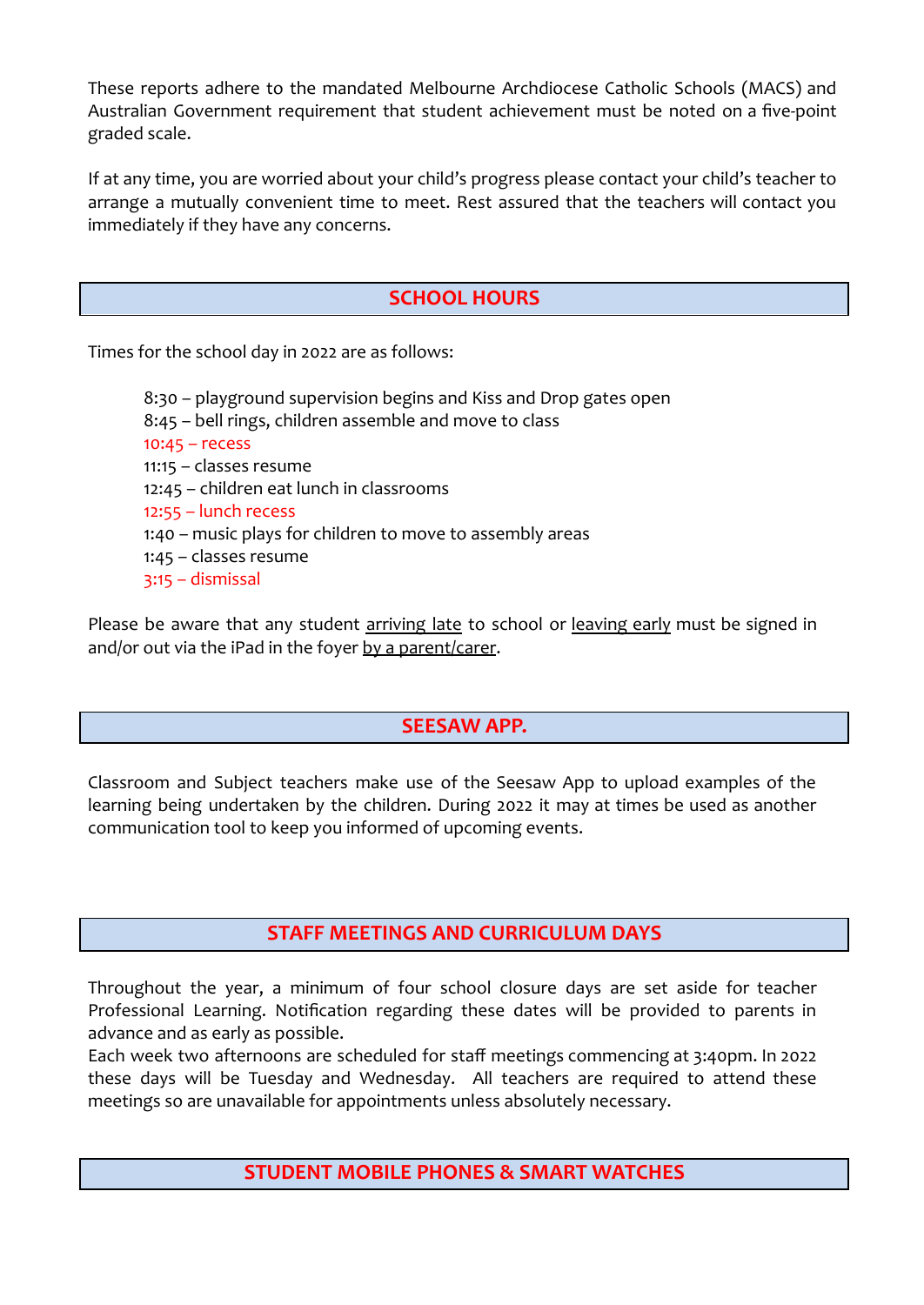All student mobile phones and smart watches are either turned off or switched to silent before being placed in the office tubs at the beginning of the day, where they stay until collected before dismissal.

#### **SWIMMING PROGRAM**

Students at Sacred Heart Kew participate in a compulsory Swimming Program organised by the Physical Education teacher. Lessons occur within walking distance of the school.

#### **TIMETABLES**

You will be provided with a timetable noting the days your child will attend subjects such as Music & Performing Arts, Visual Arts, Mandarin and Physical Education. These classes are held on Wednesday and Thursday.

On the nominated days for PE and sport the school sports uniform is expected to be worn.

#### **UNIFORMS**

We ask for your support in ensuring all children are in full and correct school uniform.

Please ensure **your child's name** is clearly visible on all school items throughout the year. If a second hand uniform is purchased it is essential that the name of the previous owner is written over with **your surname**. We endeavour to return lost items to their rightful owners promptly, however this task is made difficult when the name of a family no longer enrolled at the school is the only readable name.

Longer hair (boys and girls) must be tied back in a way that accommodates the wearing of a school hat and fringes that obscure the eyes need to be pinned back. Only blue and/or white ribbons can be worn. Nail polish is not permitted and only small sleeper earrings are to be worn.

#### Second hand Uniform Sales

Most uniform items, including some school bags, are available from the second hand shop run by our parents. Details regarding opening times for this service are available from the office.

#### **VISITORS**

For security reasons, all visitors to the school are required to report to the office and register their name, time of arrival and purpose for attending in the Sacred Heart Kew VPass system, after which a visitor's/classroom helper's label will be issued.

The wearing of these labels assures both students and staff that adults who may be unknown to them have reason to be on the school grounds and also assists us should an emergency situation arise. This procedure applies to tradespeople, visiting service providers, contractors or any other person who enters the school grounds for a period of time longer than 15 minutes.